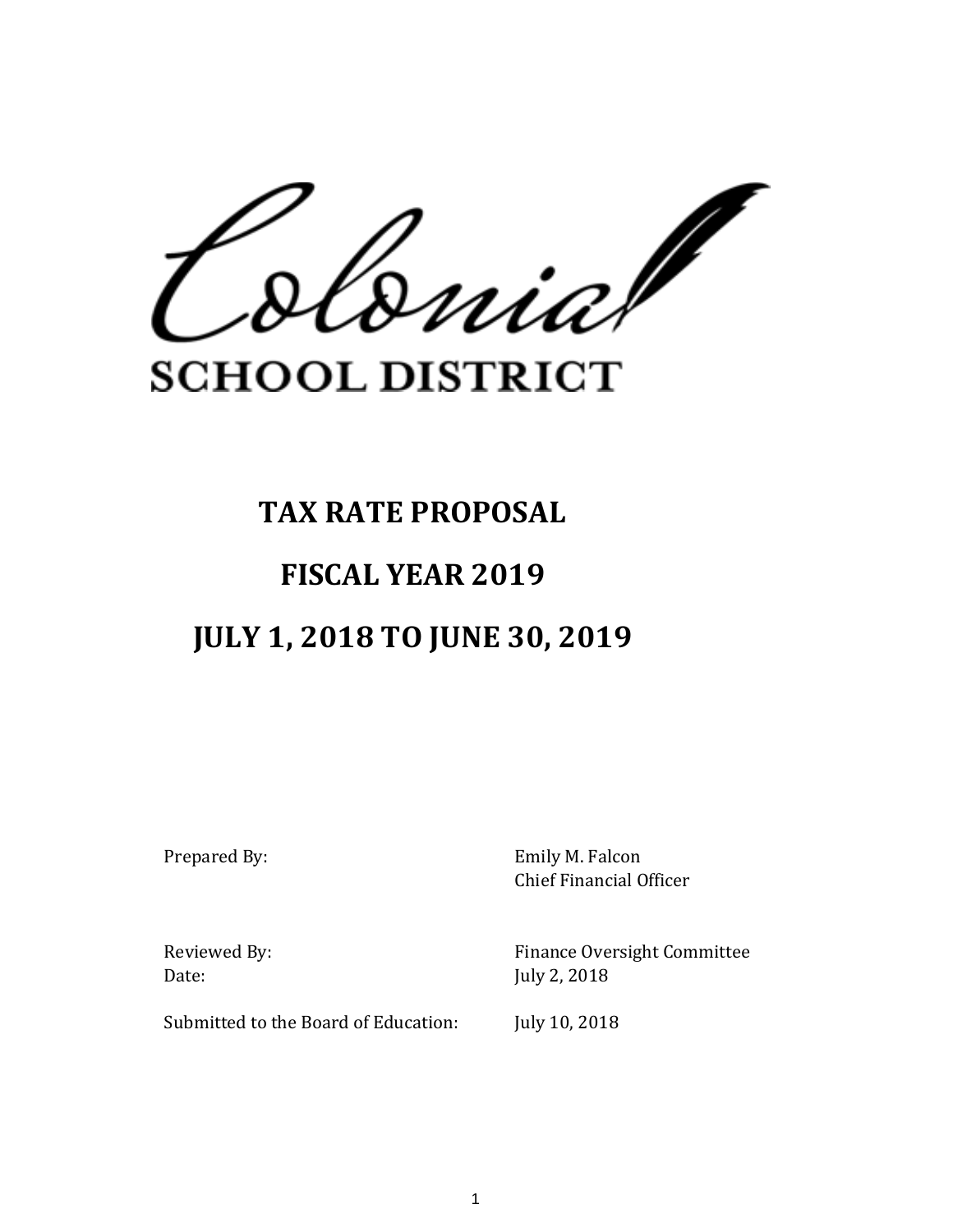#### **Item Page Number**

| Debt Service Tax Rate                        | 3 |
|----------------------------------------------|---|
| Minor Capital Improvement/Match Tax Rate     | 4 |
| Tuition Tax Rate                             | 5 |
| Tax Rate Proposal and Historical Information | 6 |
| Assessment Data                              | 7 |
|                                              |   |

The tax warrant is approved annually by the Board of Education and must be submitted to New Castle County by the second Thursday in July.

Current Expense may be used for any expenditure in the district except to buy property or pay off bonds. This portion of the rate can only be increased through voter referendum. There are two components to current expense tax. The first component is a function of the New Castle County School Tax District and is 46.8 cents of the tax rate.

All revenues generated in the four districts by the 46.8 cents are pooled together and reallocated based on the number of units at September 30th of the prior fiscal year. The district's share of the tax district for fiscal year 2019 is 18.59364082%. The second component involves multiplying the district's tax assessment times 111.8 cents per \$100 of assessed valuation. The district's total assessed valuation for FY 2019 as reported by New Castle County is \$2,941,610,191.

The tax rate proposed for fiscal year 2019 includes the second and final year of an increase to the current expense portion of the tax rate as the result of a successful referendum on June 6, 2017, which is 11 cents. Adjustments to the Debt service rate have been made to match expenditure projections, resulting in a 1.5 cent increase.

The administration is recommending that Colonial add two new components to our match tax that have been authorized in the FY 2019 State budget as well as an increase to the funds allocated for Minor Capital Improvements. These additions will increase the match tax rate by 2.5 cents. The overall increase being requested of the Board is 4 cents.

Pages 3 through 5 represent the calculations for three of the four components of the tax rate.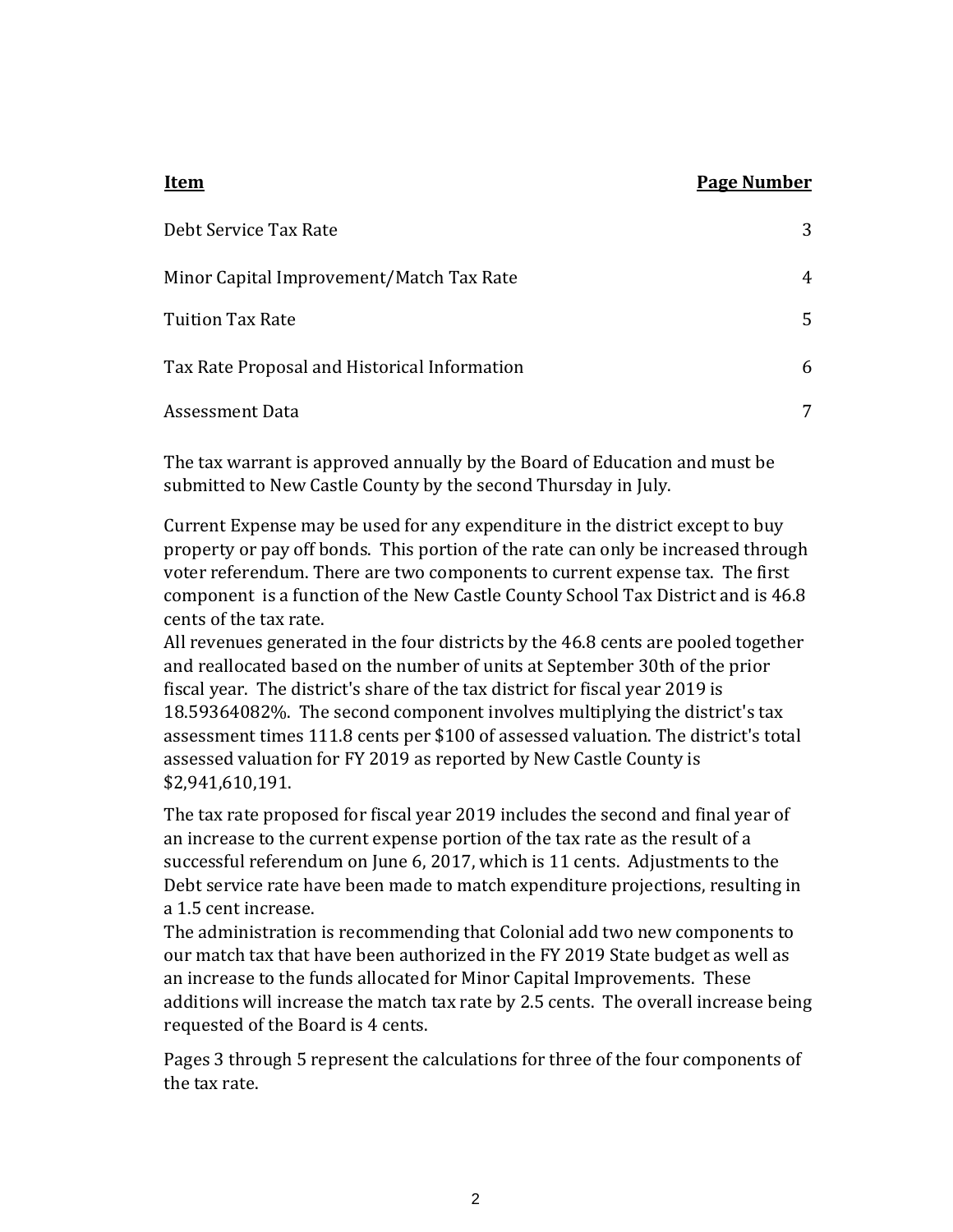| <b>DEBT SERVICE TAX RATE</b>                                       |           |
|--------------------------------------------------------------------|-----------|
| (MAJOR CAPITAL IMPROVEMENTS)                                       |           |
| Recommended Tax Rate (in cents)                                    | 16.5      |
| Debt Service Estimated Balance as of 6/30/18                       | 2,481,816 |
| <b>PROJECTED REVENUE</b>                                           |           |
| Anticipated tax revenue based on Colonial's assessed valuation of  | 4,853,657 |
| \$2,941,610,191 at 16.5 cents for each \$100 of assessed property. |           |
| \$294,161 is the potential revenue for each cent on the tax rate.  |           |
| Interest Earned on Fund Balance                                    | 5,533     |
| Total Available Funds                                              | 7,341,006 |

#### **PROJECTED EXPENSES**

Local Share for Projects in Annual Bond Bills

| Year | <b>Projects</b>                                    | <b>Bond Value</b> | <b>Payment</b> |           |
|------|----------------------------------------------------|-------------------|----------------|-----------|
| 2001 | McCullough, William Penn                           | 8,546,300         | 493,122        |           |
|      | Gunning Bedford, Southern                          |                   |                |           |
| 2002 | McCullough, William Penn<br><b>Gunning Bedford</b> | 7,181,600         | 398,529        |           |
| 2003 | Carrie Downie, New Castle                          | 8,243,500         | 494,198        |           |
|      | Wilmington Manor, William Penn                     |                   |                |           |
|      | <b>Gunning Bedford</b>                             |                   |                |           |
| 2004 | Eisenberg, Colwyck                                 | 6,917,000         | 423,845        |           |
|      | Pleasantville, ML King                             |                   |                |           |
| 2007 | Wrangle Hill (Wilbur)                              | 20,166,800        | 1,393,173      |           |
|      | McCullough, New Castle                             |                   |                |           |
| 2008 | Wilmington Manor, William Penn                     | 9,402,700         | 680,285        |           |
|      | Gunning Bedford, George Read                       |                   |                |           |
| 2009 | <b>William Penn</b>                                | 3,522,500         | 623,290        |           |
| 2010 | Carrie Downie, Castle Hills                        | 4,901,100         | 107,826        |           |
|      | Pleasantville, Eisenberg                           |                   |                |           |
|      | Total value of authorized bonds                    | 68,881,500        |                |           |
|      | Total payments due in FY 19                        |                   | 4,614,268      |           |
|      | Payments due 7-1-19 through 09-30-19               |                   | 2,637,724      |           |
|      | <b>Total Debt Service Expenditures</b>             |                   |                | 7,251,993 |
|      |                                                    |                   |                |           |

## **PROJECTED DEBT SERVICE BALANCE 9/30/19** 89,013

Note: These funds are used to retire long term bond obligations for the local portion of major capital expenditures.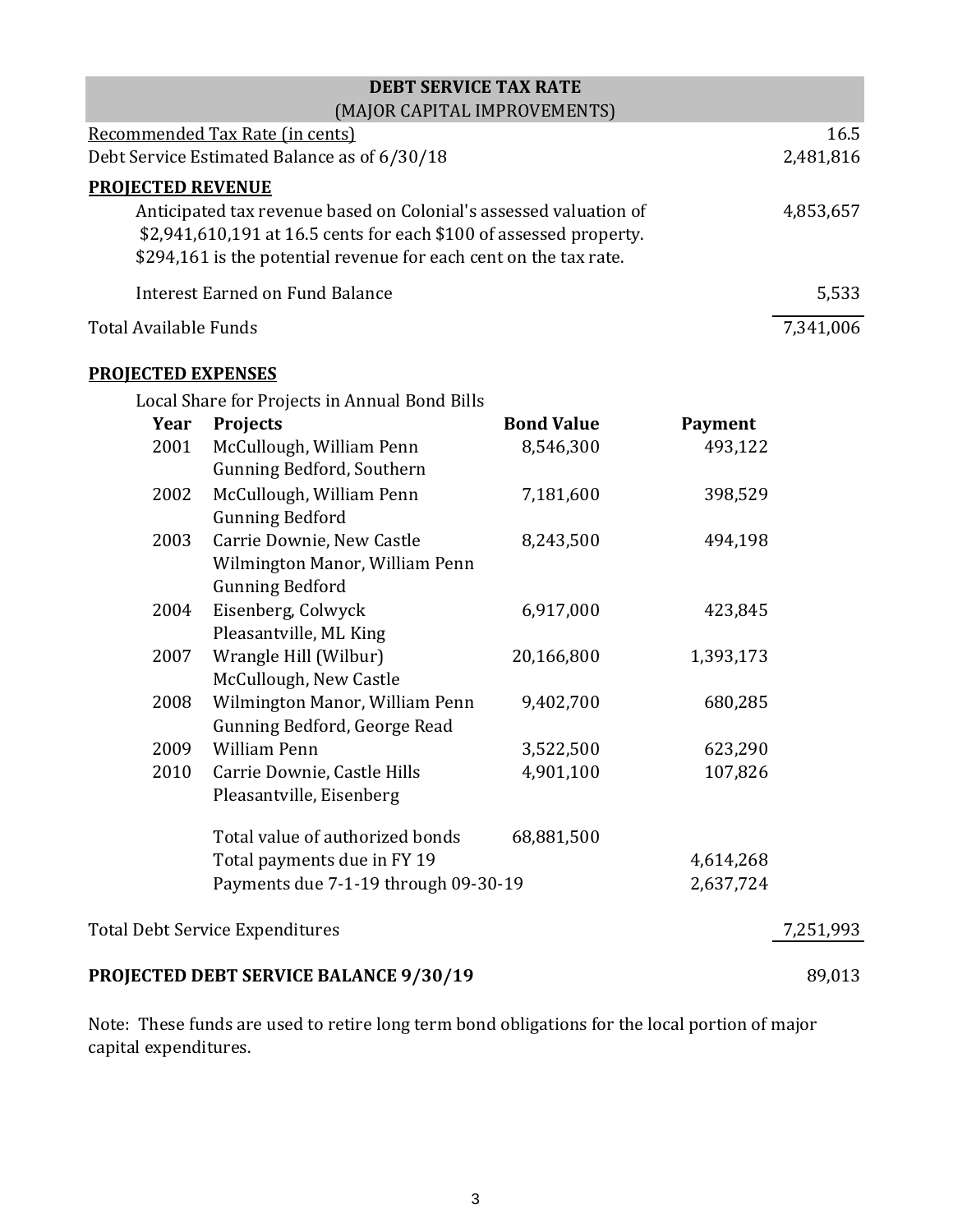| MINOR CAPITAL IMPROVEMENTS (MCI)/MATCH TAX                                                                                             |         |           |  |
|----------------------------------------------------------------------------------------------------------------------------------------|---------|-----------|--|
| Recommended Tax Rate (in cents)                                                                                                        |         | 7         |  |
| Match Estimated Balance as of 6/30/18                                                                                                  |         | 164,026.6 |  |
| PROJECTED REVENUE                                                                                                                      |         |           |  |
| Anticipated tax revenue based on Colonial's assessed valuation of<br>\$2,941,610,191 at 7.0 cents for each \$100 of assessed property. |         | 2,059,127 |  |
| \$294,161 is the potential revenue for each cent on the tax rate.                                                                      |         |           |  |
| <b>Interest Earned on Fund Balance</b>                                                                                                 |         | 2,347     |  |
| <b>Total Available Funds</b>                                                                                                           |         | 2,225,501 |  |
| PROJECTED EXPENSES                                                                                                                     |         |           |  |
| Matching Local Funds for FY 2017 Minor Capital                                                                                         | 628,775 |           |  |
| Improvement                                                                                                                            |         |           |  |
| Funds for Technology Equipment Maintenance,                                                                                            |         |           |  |
| Repair, and Replacement (1.52 cents x 294, 161)                                                                                        | 447,125 |           |  |
| Match for Reading & Math Resource Teachers                                                                                             | 398,713 |           |  |
| <b>Match for Extra Time Funds</b>                                                                                                      | 270,000 |           |  |
| NEW Match for K-3 Basic funding                                                                                                        | 116,191 |           |  |
| NEW Match for K-4 Reading Specialist funding                                                                                           | 317,463 |           |  |
| Total MCIP/Match Expenditures                                                                                                          |         | 2,178,267 |  |
| PROJECTED MCIP/MATCH BALANCE 6/30/19                                                                                                   |         | 47,234    |  |

Note: These funds are used to match various expense components and minor capital improvements.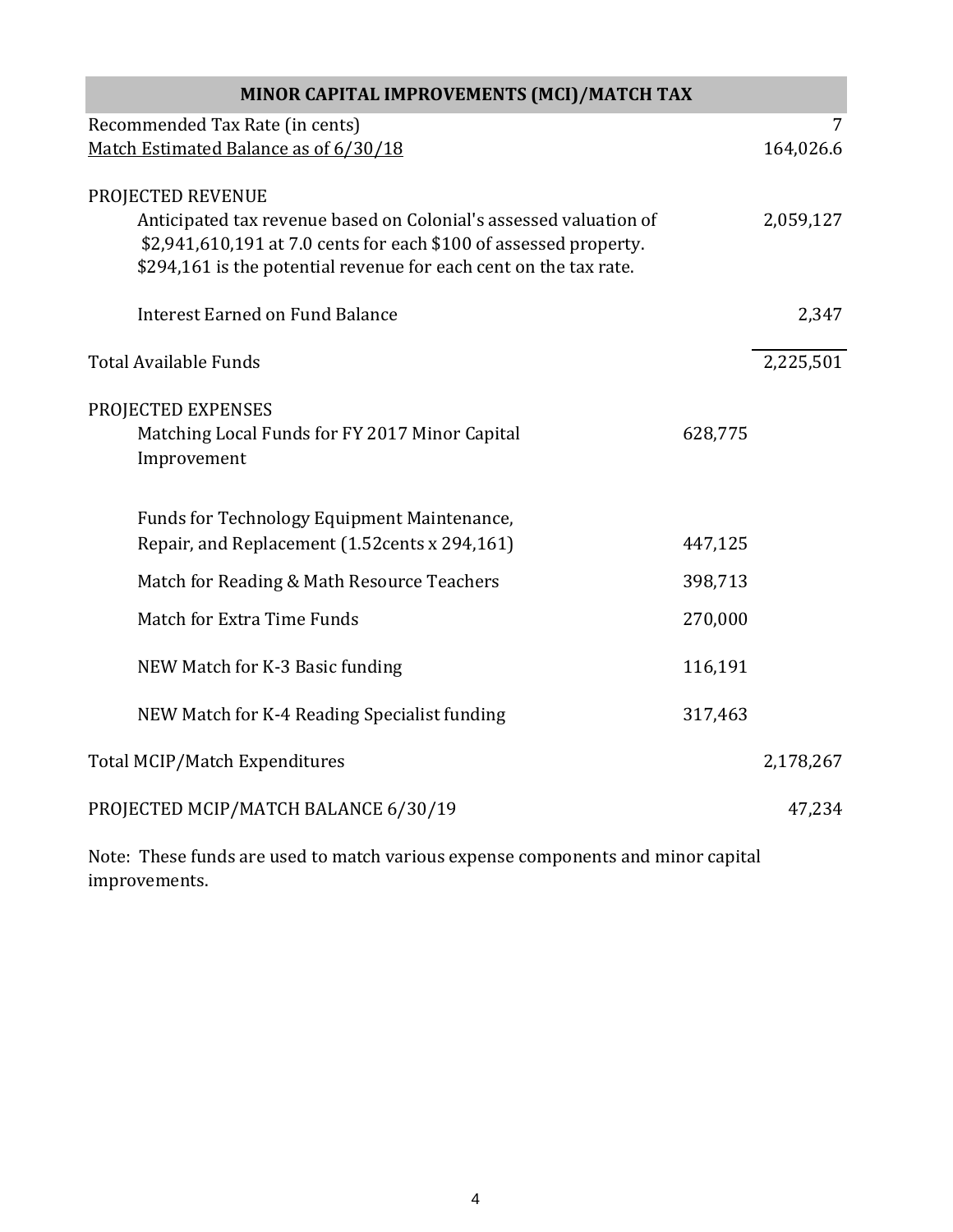| <b>TUITION</b>                                                                                                                          |           |             |  |  |
|-----------------------------------------------------------------------------------------------------------------------------------------|-----------|-------------|--|--|
| Recommended Tax rate (in cents)                                                                                                         |           | 37.2        |  |  |
| Tuition Estimated Balance as of 6/30/18                                                                                                 |           | 1,372,259.0 |  |  |
| PROJECTED REVENUE<br>Anticipated tax revenue based on Colonial's assessed valuation of                                                  |           | 10,942,790  |  |  |
| \$2,941,610,191 at 37.2 cents for each \$100 of assessed property.<br>\$294,161 is the potential revenue for each cent on the tax rate. |           |             |  |  |
| Tuition Paid By Other Districts                                                                                                         |           | 445,385     |  |  |
| <b>Interest Earned on Fund Balance</b>                                                                                                  |           | 12,475      |  |  |
| <b>Total Available Funds</b>                                                                                                            |           | 12,772,909  |  |  |
| PROJECTED EXPENSES<br><b>Special School Operating Budget</b>                                                                            | 3,750,000 |             |  |  |
| Tuition Payable to Other Districts                                                                                                      | 2,700,000 |             |  |  |
| <b>Special Tuition Programs</b>                                                                                                         |           |             |  |  |
| Unique Alternatives & Private Placements                                                                                                | 510,000   |             |  |  |
| Elementary/Middle ILC                                                                                                                   | 800,000   |             |  |  |
| Secondary ILC                                                                                                                           | 1,100,000 |             |  |  |
| <b>ESL Program</b>                                                                                                                      | 790,000   |             |  |  |
| CASL                                                                                                                                    | 750,000   |             |  |  |
| Early Childhood                                                                                                                         | 400,000   |             |  |  |
| <b>Other District Tuition</b>                                                                                                           | 800,000   |             |  |  |
| <b>Total Tuition Expenditures</b>                                                                                                       |           | 11,600,000  |  |  |
| PROJECTED TUITION BALANCE 6/30/19                                                                                                       |           | 1,172,909   |  |  |

Note: These funds are used to support a variety of programs for students with disabilities for which the district is required to provide individualized services. Funds need to be available at June 30th to cover expenses through September 30th when tax receipts are received.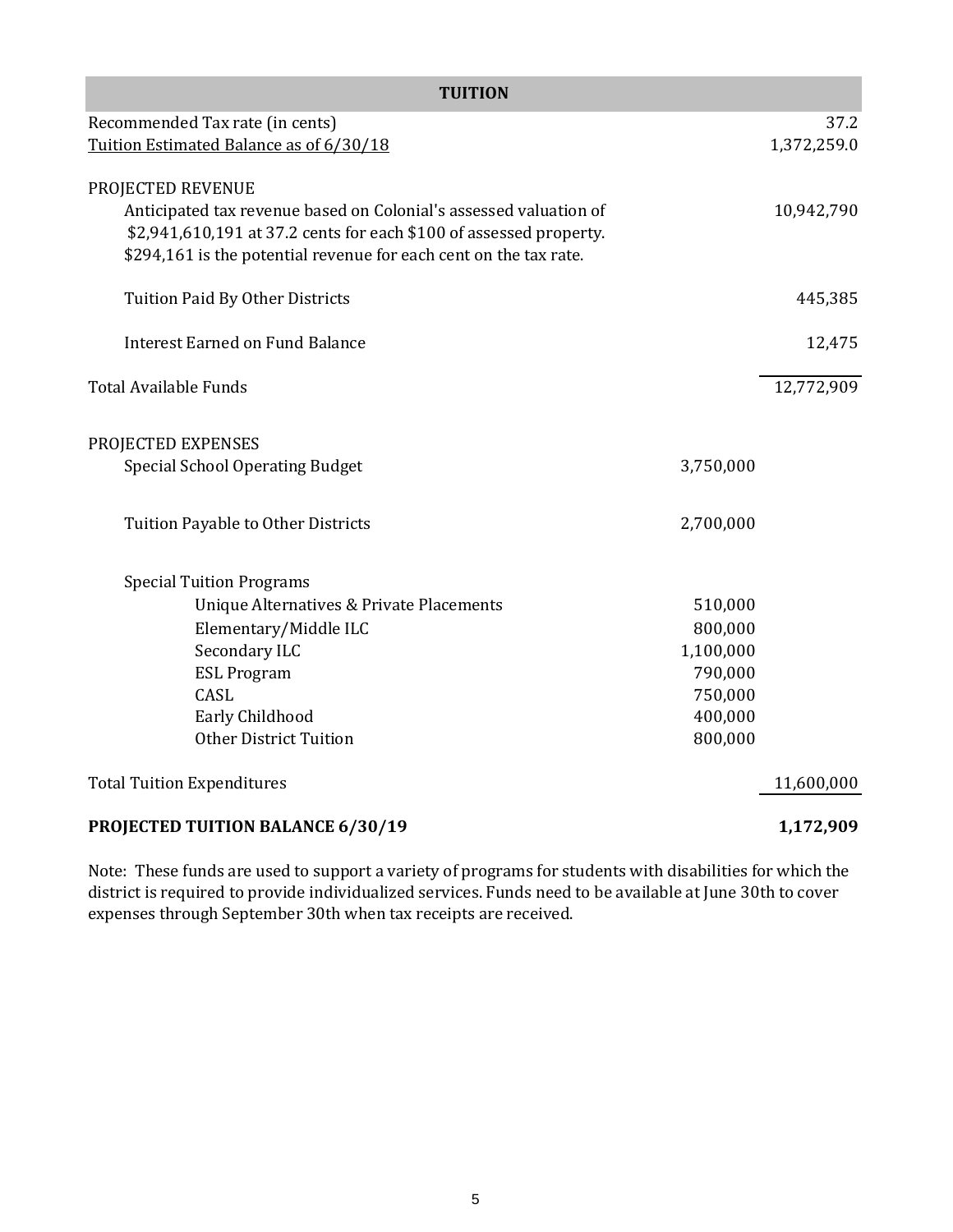### **Tax Rate Fiscal Year 2005 Through 2019**

|                                         | <b>Current</b>     |                    | <b>Debt</b>        | MCI/               | <b>Total</b>       |
|-----------------------------------------|--------------------|--------------------|--------------------|--------------------|--------------------|
| <b>Fiscal Year</b>                      | <b>Expense</b>     | <b>Tuition</b>     | <b>Service</b>     | <b>Match</b>       | Rate               |
| 2019                                    | \$1.586            | \$0.372            | \$0.165            | \$0.070            | \$2.193            |
| 2018                                    | \$1.476            | \$0.372            | \$0.150            | \$0.045            | \$2.043            |
| 2017                                    | \$1.206            | \$0.332            | \$0.158            | \$0.040            | \$1.736            |
| 2016                                    | \$1.206            | \$0.295            | \$0.180            | \$0.055            | \$1.736            |
| 2015                                    | \$1.206            | \$0.285            | \$0.190            | \$0.055            | \$1.736            |
| 2014                                    | \$1.206            | \$0.250            | \$0.195            | \$0.055            | \$1.706            |
| 2013                                    | \$0.856            | \$0.220            | \$0.190            | \$0.060            | \$1.326            |
| 2012                                    | \$0.856            | \$0.250            | \$0.210            | \$0.050            | \$1.366            |
| 2011                                    | \$0.856            | \$0.280            | \$0.215            | \$0.045            | \$1.396            |
| 2010                                    | \$0.856            | \$0.305            | \$0.196            | \$0.055            | \$1.412            |
| 2009                                    | \$0.856            | \$0.330            | \$0.184            | \$0.055            | \$1.425            |
| 2008                                    | \$0.826            | \$0.310            | \$0.199            | \$0.055            | \$1.390            |
| 2007                                    | \$0.786            | \$0.300            | \$0.164            | \$0.055            | \$1.305            |
| 2006 Nonresidential<br>2006 Residential | \$0.786<br>\$0.766 | \$0.285<br>\$0.285 | \$0.130<br>\$0.130 | \$0.043<br>\$0.043 | \$1.244<br>\$1.224 |
| 2005 Nonresidential<br>2005 Residential | \$0.786<br>\$0.746 | \$0.280<br>\$0.280 | \$0.114<br>\$0.114 | \$0.055<br>\$0.055 | \$1.235<br>\$1.195 |

Proposed for 2019